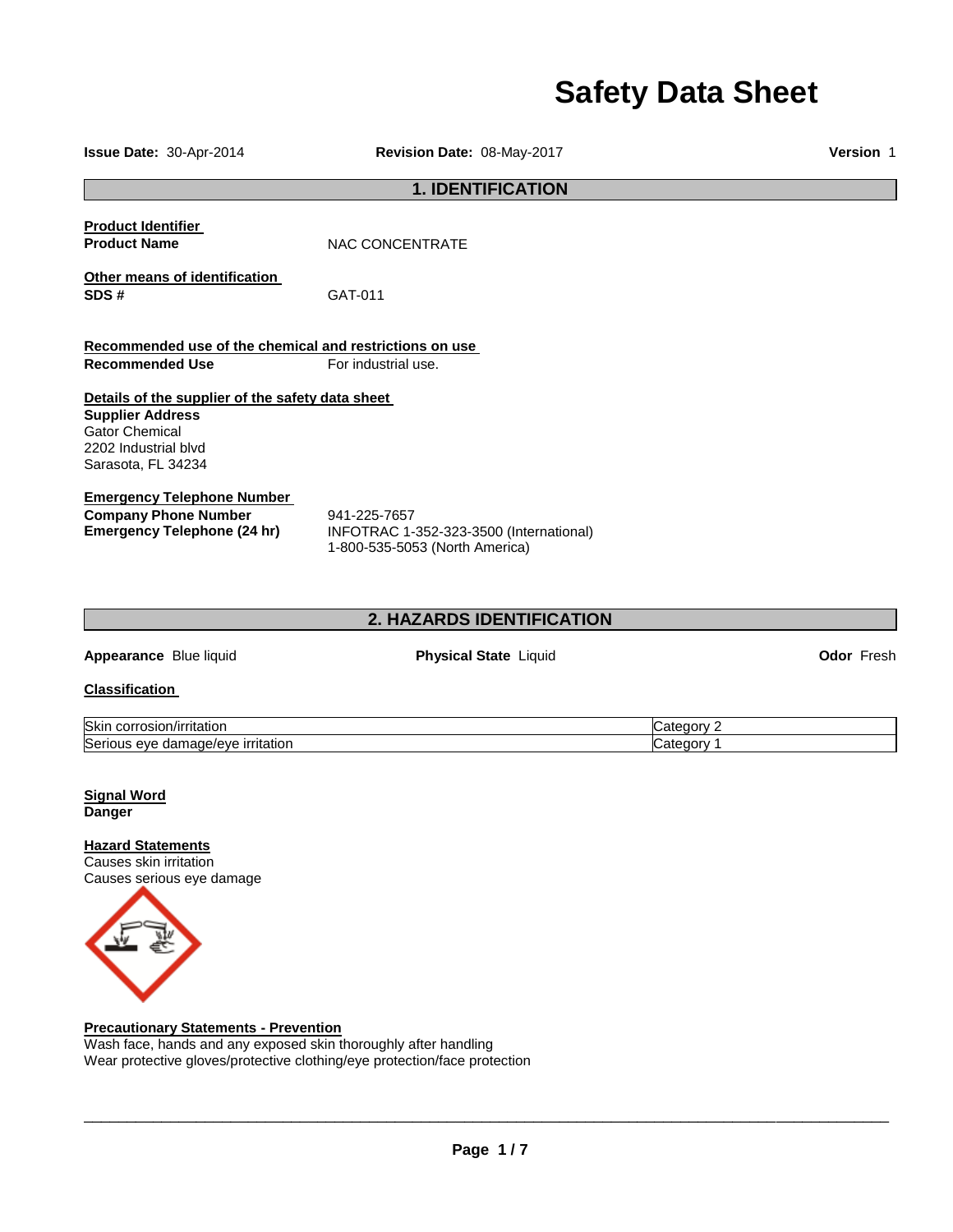#### **Precautionary Statements - Response**

IF IN EYES: Rinse cautiously with water for several minutes. Remove contact lenses, if present and easy to do. Continue rinsing Immediately call a poison center or doctor/physician IF ON SKIN: Wash with plenty of soap and water Take off contaminated clothing and wash it before reuse If skin irritation occurs: Get medical advice/attention

\_\_\_\_\_\_\_\_\_\_\_\_\_\_\_\_\_\_\_\_\_\_\_\_\_\_\_\_\_\_\_\_\_\_\_\_\_\_\_\_\_\_\_\_\_\_\_\_\_\_\_\_\_\_\_\_\_\_\_\_\_\_\_\_\_\_\_\_\_\_\_\_\_\_\_\_\_\_\_\_\_\_\_\_\_\_\_\_\_\_\_\_\_

#### **3. COMPOSITION/INFORMATION ON INGREDIENTS**

| <b>Chemical Name</b>                              | <b>CAS No</b> | Weight-%    |
|---------------------------------------------------|---------------|-------------|
| Sodium metasilicate                               | 6834-92-0     | 1-5         |
| Tetrasodium EDTA                                  | 64-02-8       | $0.5 - 1.5$ |
| n-alkyl dimethyl ethylbenzyl ammonium chloride    | 68956-79-6    | 0.8         |
| N-alkyl (c12-c16)-n, n-dimethyl-n-benzyl ammonium | 68391-01-5    | 0.8         |
| Chloride                                          |               |             |

\*\*If Chemical Name/CAS No is "proprietary" and/or Weight-% is listed as a range, the specific chemical identity and/or percentage of composition has been withheld as a trade secret.\*\*

#### **4. FIRST-AID MEASURES**

#### **First Aid Measures**

| <b>General Advice</b> | Provide this SDS to medical personnel for treatment.                                                                                                                                |
|-----------------------|-------------------------------------------------------------------------------------------------------------------------------------------------------------------------------------|
| <b>Eye Contact</b>    | Immediately flush with plenty of water. After initial flushing, remove any contact lenses and<br>continue flushing for at least 15 minutes. Get immediate medical advice/attention. |
| <b>Skin Contact</b>   | Remove contaminated clothing; wash affected area with soap and water; launder<br>contaminated clothing before reuse; if irritation persists, seek medical attention.                |
| <b>Inhalation</b>     | Remove affected person to fresh air; provide oxygen if breathing is difficult.                                                                                                      |
| Ingestion             | Give two glasses of water for dilution; Do not induce vomiting; never give anything by<br>mouth to an unconscious person: seek medical attention.                                   |

#### **Most important symptoms and effects**

| <b>Symptoms</b>           | INHALATION: Exposure to vapors not likely. High concentrations are irritating to the<br>respiratory tract; inhalation of mist may cause headache, dizziness, nausea, vomiting and<br>malaise. |
|---------------------------|-----------------------------------------------------------------------------------------------------------------------------------------------------------------------------------------------|
|                           | SKIN: Brief contact may cause slight irritation; prolonged contact may cause moderate<br>reddening, swelling and possible necrosis.                                                           |
|                           | EYES: Contact may cause irritation and pain associated with redness and swelling of the<br>conjunctiva.                                                                                       |
|                           | INGESTION: Small amounts ingested are not likely to cause injury. Ingestion of large<br>amounts may cause headache, dizziness, diarrhea and general weakness.                                 |
|                           | Indication of any immediate medical attention and special treatment needed                                                                                                                    |
| <b>Notes to Physician</b> | Treat symptomatically.                                                                                                                                                                        |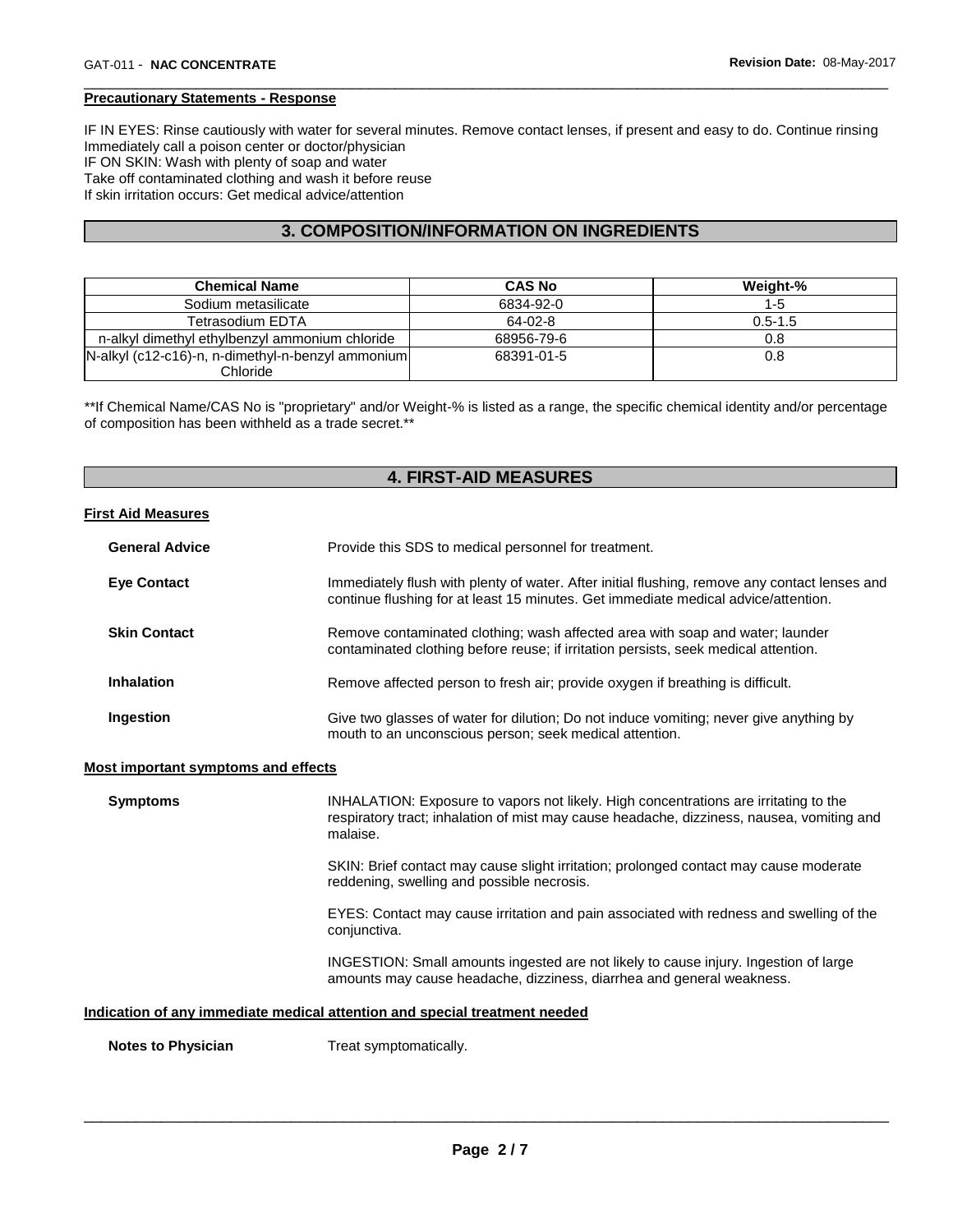#### \_\_\_\_\_\_\_\_\_\_\_\_\_\_\_\_\_\_\_\_\_\_\_\_\_\_\_\_\_\_\_\_\_\_\_\_\_\_\_\_\_\_\_\_\_\_\_\_\_\_\_\_\_\_\_\_\_\_\_\_\_\_\_\_\_\_\_\_\_\_\_\_\_\_\_\_\_\_\_\_\_\_\_\_\_\_\_\_\_\_\_\_\_ **5. FIRE-FIGHTING MEASURES**

#### **Suitable Extinguishing Media**

Carbon dioxide, water, water fog, dry chemical, chemical foam.

#### **Unsuitable Extinguishing Media** Not determined.

#### **Specific Hazards Arising from the Chemical**

Product is not flammable.

#### **Protective equipment and precautions for firefighters**

As in any fire, wear self-contained breathing apparatus pressure-demand, MSHA/NIOSH (approved or equivalent) and full protective gear. Keep containers cool with water spray to prevent container rupture due to steam buildup; floor will become slippery if material is released.

#### **6. ACCIDENTAL RELEASE MEASURES**

#### **Personal precautions, protective equipment and emergency procedures**

| <b>Personal Precautions</b>      | Use personal protective equipment as required.                                                                         |
|----------------------------------|------------------------------------------------------------------------------------------------------------------------|
| <b>Environmental Precautions</b> | See Section 12 for additional Ecological Information. Do not discharge into lakes, ponds,<br>streams or public waters. |

#### **Methods and material for containment and cleaning up**

| <b>Methods for Containment</b> | Prevent further leakage or spillage if safe to do so. Soak up and contain spill with an<br>absorbent material. |
|--------------------------------|----------------------------------------------------------------------------------------------------------------|
| <b>Methods for Clean-Up</b>    | Sweep up absorbed material and shovel into suitable containers for disposal.                                   |
|                                |                                                                                                                |

#### **7. HANDLING AND STORAGE**

#### **Precautions for safe handling**

| Advice on Safe Handling | Handle in accordance with good industrial hygiene and safety practice. Wash face, hands, |
|-------------------------|------------------------------------------------------------------------------------------|
|                         | and any exposed skin thoroughly after handling. Use personal protection recommended in   |
|                         | Section 8.                                                                               |

#### **Conditions for safe storage, including any incompatibilities**

| <b>Storage Conditions</b> | Keep containers tightly closed in a dry, cool and well-ventilated place. |
|---------------------------|--------------------------------------------------------------------------|
| Incompatible Materials    | Strong oxidizers, Strong acids.                                          |

#### **8. EXPOSURE CONTROLS/PERSONAL PROTECTION**

#### **Exposure Guidelines**

| <b>Chemical Name</b>       | $  -$<br>TLV<br>CGIF<br>л. | <b>OSHA PEI</b><br>.          | <b>NIOSH IDLH</b> |
|----------------------------|----------------------------|-------------------------------|-------------------|
| <br>metasilicate<br>Sodium | 2 mg/m <sup>3</sup>        | ∶mg/m°<br><u>.</u><br>$\cdot$ |                   |
| 6834-92-0                  |                            |                               |                   |

#### **Appropriate engineering controls**

**Engineering Controls Apply technical measures to comply with the occupational exposure limits.**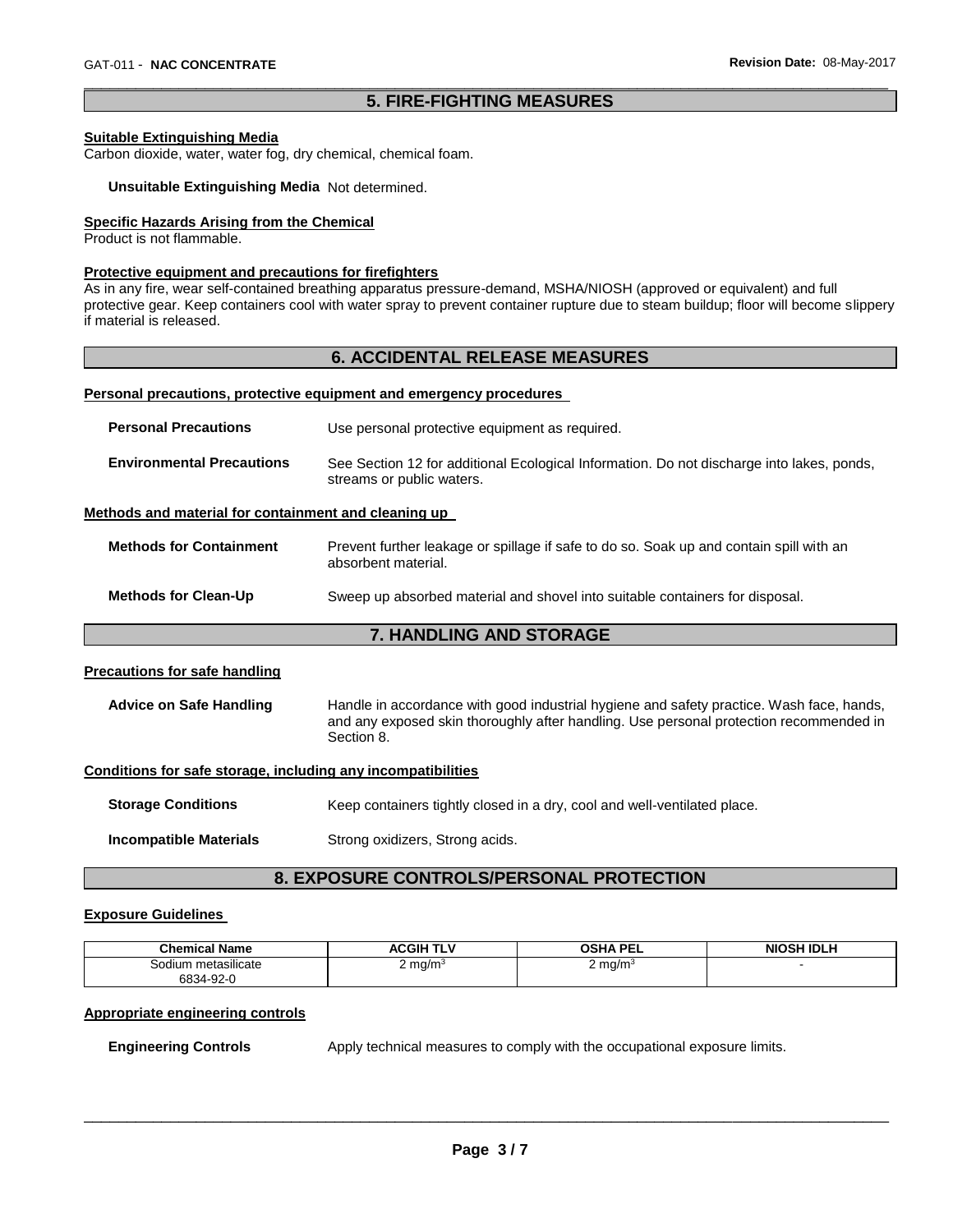#### **Individual protection measures, such as personal protective equipment**

| <b>Eve/Face Protection</b>      | Wear protective eyeglasses or chemical safety goggles.                                                                 |
|---------------------------------|------------------------------------------------------------------------------------------------------------------------|
| <b>Skin and Body Protection</b> | Neoprene or rubber gloves with cuffs; Coveralls, apron, or other equipment should be worn<br>to minimize skin contact. |
| <b>Respiratory Protection</b>   | Follow OSHA respirator regulations (29 CFR 1910.134) and, if necessary, wear a<br>MSHA/NIOSH-approved respirator.      |

\_\_\_\_\_\_\_\_\_\_\_\_\_\_\_\_\_\_\_\_\_\_\_\_\_\_\_\_\_\_\_\_\_\_\_\_\_\_\_\_\_\_\_\_\_\_\_\_\_\_\_\_\_\_\_\_\_\_\_\_\_\_\_\_\_\_\_\_\_\_\_\_\_\_\_\_\_\_\_\_\_\_\_\_\_\_\_\_\_\_\_\_\_

**General Hygiene Considerations** Handle in accordance with good industrial hygiene and safety practice.

#### **9. PHYSICAL AND CHEMICAL PROPERTIES**

#### **Information on basic physical and chemical properties**

| <b>Physical State</b>               | Liquid                       |                       |                |
|-------------------------------------|------------------------------|-----------------------|----------------|
| Appearance                          | <b>Blue liquid</b>           | Odor                  | Fresh          |
| Color                               | <b>Blue</b>                  | <b>Odor Threshold</b> | Not determined |
|                                     | Values                       | Remarks • Method      |                |
| <b>Property</b><br>рH               | 11.5                         |                       |                |
| <b>Melting Point/Freezing Point</b> | Not determined               |                       |                |
| <b>Boiling Point/Boiling Range</b>  | 100 °C / 212 °F              |                       |                |
| <b>Flash Point</b>                  | Not flammable                |                       |                |
| <b>Evaporation Rate</b>             | >1                           | (Water = 1)           |                |
| <b>Flammability (Solid, Gas)</b>    | Not determined               |                       |                |
| <b>Upper Flammability Limits</b>    | Not determined               |                       |                |
|                                     |                              |                       |                |
| <b>Lower Flammability Limit</b>     | Not determined               |                       |                |
| <b>Vapor Pressure</b>               | 17 mm Hg $@$ 20 $^{\circ}$ C |                       |                |
| <b>Vapor Density</b>                | >1                           | (Air=1)               |                |
| <b>Specific Gravity</b>             | 1.010                        | (1=Water)             |                |
| <b>Water Solubility</b>             | Completely soluble           |                       |                |
| Solubility in other solvents        | Not determined               |                       |                |
| <b>Partition Coefficient</b>        | Not determined               |                       |                |
| <b>Auto-ignition Temperature</b>    | Not determined               |                       |                |
| <b>Decomposition Temperature</b>    | Not determined               |                       |                |
| <b>Kinematic Viscosity</b>          | Not determined               |                       |                |
| <b>Dynamic Viscosity</b>            | Not determined               |                       |                |
| <b>Explosive Properties</b>         | Not determined               |                       |                |
| <b>Oxidizing Properties</b>         | Not determined               |                       |                |

### **10. STABILITY AND REACTIVITY**

#### **Reactivity**

Not reactive under normal conditions.

#### **Chemical Stability**

Stable under recommended storage conditions.

#### **Possibility of Hazardous Reactions**

None under normal processing.

#### **Conditions to Avoid**

Extreme temperatures.

#### **Incompatible Materials**

Strong oxidizers, Strong acids.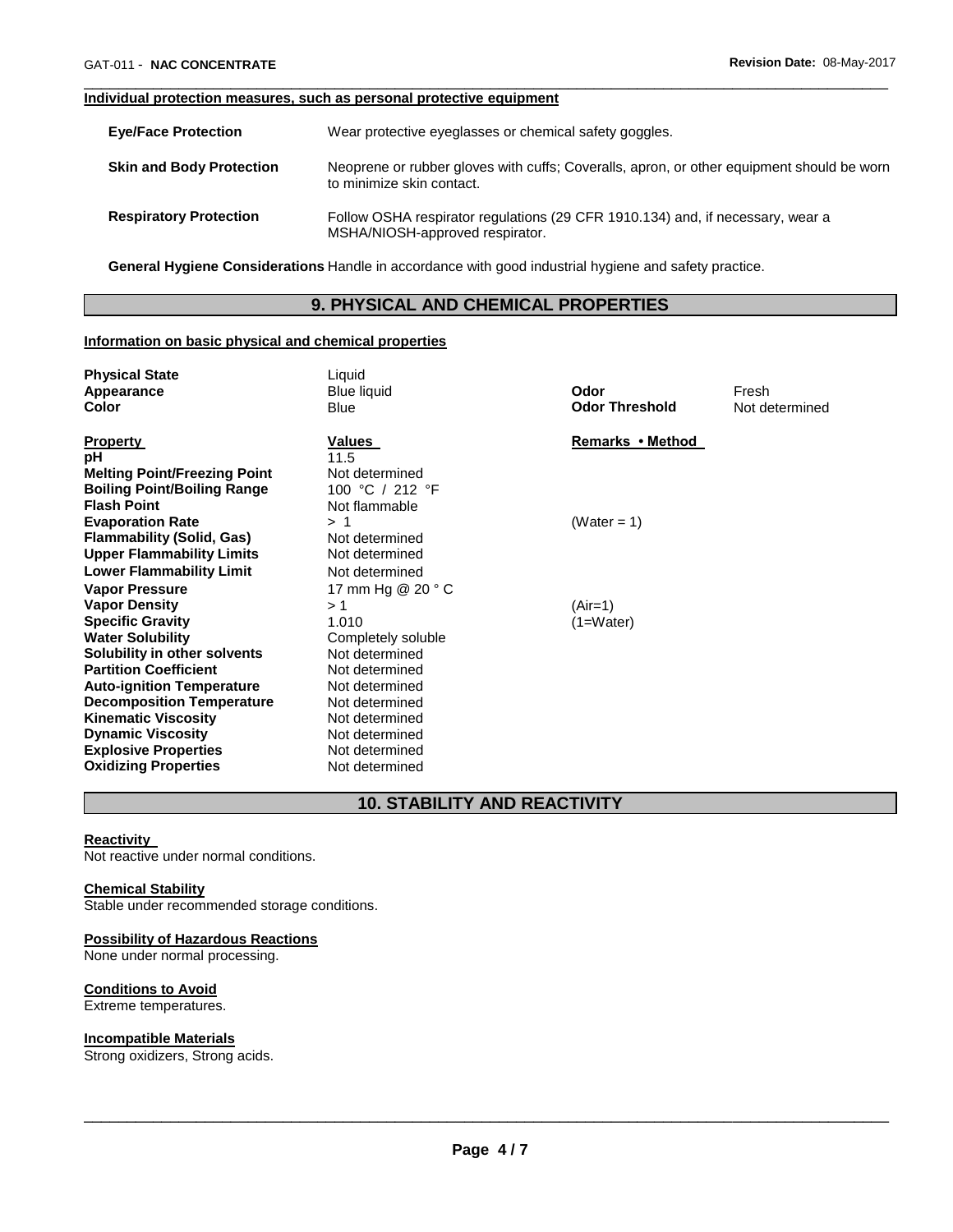#### **Hazardous Decomposition Products**

Carbon oxides.

#### **11. TOXICOLOGICAL INFORMATION**

\_\_\_\_\_\_\_\_\_\_\_\_\_\_\_\_\_\_\_\_\_\_\_\_\_\_\_\_\_\_\_\_\_\_\_\_\_\_\_\_\_\_\_\_\_\_\_\_\_\_\_\_\_\_\_\_\_\_\_\_\_\_\_\_\_\_\_\_\_\_\_\_\_\_\_\_\_\_\_\_\_\_\_\_\_\_\_\_\_\_\_\_\_

#### **Information on likely routes of exposure**

| <b>Product Information</b> |                                  |
|----------------------------|----------------------------------|
| <b>Eye Contact</b>         | Causes serious eye damage.       |
| <b>Skin Contact</b>        | Causes skin irritation.          |
| <b>Inhalation</b>          | Avoid breathing vapors or mists. |
| Ingestion                  | Do not taste or swallow.         |

#### **Component Information**

| <b>Chemical Name</b>             | Oral LD50           | <b>Dermal LD50</b> | <b>Inhalation LC50</b> |
|----------------------------------|---------------------|--------------------|------------------------|
| Sodium metasilicate<br>6834-92-0 | $= 600$ mg/kg (Rat) |                    |                        |
| Tetrasodium EDTA<br>64-02-8      | $= 10$ g/kg (Rat)   |                    |                        |

#### **Information on physical, chemical and toxicological effects**

**Symptoms** Please see section 4 of this SDS for symptoms.

#### **Delayed and immediate effects as well as chronic effects from short and long-term exposure**

**Carcinogenicity** This product does not contain any carcinogens or potential carcinogens as listed by OSHA, IARC or NTP.

#### **Numerical measures of toxicity**

Not determined

### **12. ECOLOGICAL INFORMATION**

#### **Ecotoxicity**

An environmental hazard cannot be excluded in the event of unprofessional handling or disposal.

#### **Component Information**

| <b>Chemical Name</b> | Algae/aquatic plants   | Fish                         | <b>Toxicity to</b> | Crustacea               |
|----------------------|------------------------|------------------------------|--------------------|-------------------------|
|                      |                        |                              | microorganisms     |                         |
| Sodium metasilicate  |                        | 210: 96 h Brachydanio rerio  |                    | 216: 96 h Daphnia magna |
| 6834-92-0            |                        | mg/L LC50 semi-static 210:   |                    | mg/L EC50               |
|                      |                        | 96 h Brachydanio rerio mg/L  |                    |                         |
|                      |                        | LC50                         |                    |                         |
| Tetrasodium EDTA     | 1.01: 72 h Desmodesmus | 41: 96 h Lepomis             |                    | 610: 24 h Daphnia magna |
| 64-02-8              | subspicatus mg/L EC50  | macrochirus mg/L LC50        |                    | mg/L EC50               |
|                      |                        | static 59.8: 96 h Pimephales |                    |                         |
|                      |                        | promelas mg/L LC50 static    |                    |                         |

#### **Persistence/Degradability**

Not determined.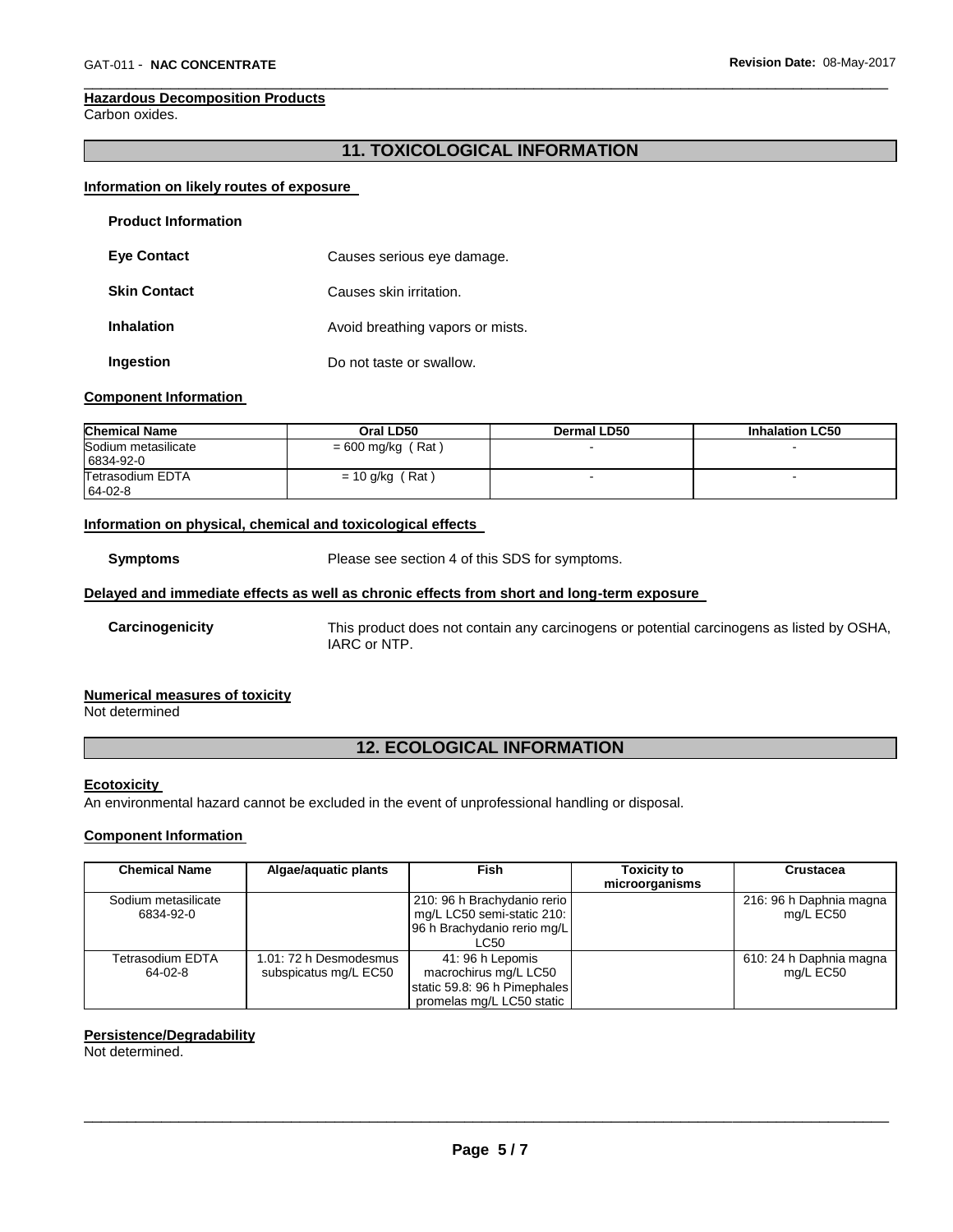## **Bioaccumulation**

Not determined.

#### **Mobility**

#### **Other Adverse Effects**

Not determined

#### **13. DISPOSAL CONSIDERATIONS**

\_\_\_\_\_\_\_\_\_\_\_\_\_\_\_\_\_\_\_\_\_\_\_\_\_\_\_\_\_\_\_\_\_\_\_\_\_\_\_\_\_\_\_\_\_\_\_\_\_\_\_\_\_\_\_\_\_\_\_\_\_\_\_\_\_\_\_\_\_\_\_\_\_\_\_\_\_\_\_\_\_\_\_\_\_\_\_\_\_\_\_\_\_

#### **Waste Treatment Methods**

| <b>Disposal of Wastes</b>     | Disposal should be in accordance with applicable regional, national and local laws and<br>regulations. |
|-------------------------------|--------------------------------------------------------------------------------------------------------|
| <b>Contaminated Packaging</b> | Disposal should be in accordance with applicable regional, national and local laws and<br>regulations. |

### **14. TRANSPORT INFORMATION**

| <b>Note</b> | Please see current shipping paper for most up to date shipping information, including<br>exemptions and special circumstances. |
|-------------|--------------------------------------------------------------------------------------------------------------------------------|
| <u>DOT</u>  | Not regulated                                                                                                                  |
| <u>IATA</u> | Not regulated                                                                                                                  |
| <b>IMDG</b> | Not regulated                                                                                                                  |

#### **15. REGULATORY INFORMATION**

#### **International Inventories**

Not determined

#### **Legend:**

*TSCA - United States Toxic Substances Control Act Section 8(b) Inventory* 

*DSL/NDSL - Canadian Domestic Substances List/Non-Domestic Substances List* 

*EINECS/ELINCS - European Inventory of Existing Chemical Substances/European List of Notified Chemical Substances* 

*ENCS - Japan Existing and New Chemical Substances* 

*IECSC - China Inventory of Existing Chemical Substances* 

*KECL - Korean Existing and Evaluated Chemical Substances* 

*PICCS - Philippines Inventory of Chemicals and Chemical Substances* 

#### **US Federal Regulations**

**SARA 313** Not determined

#### **US State Regulations**